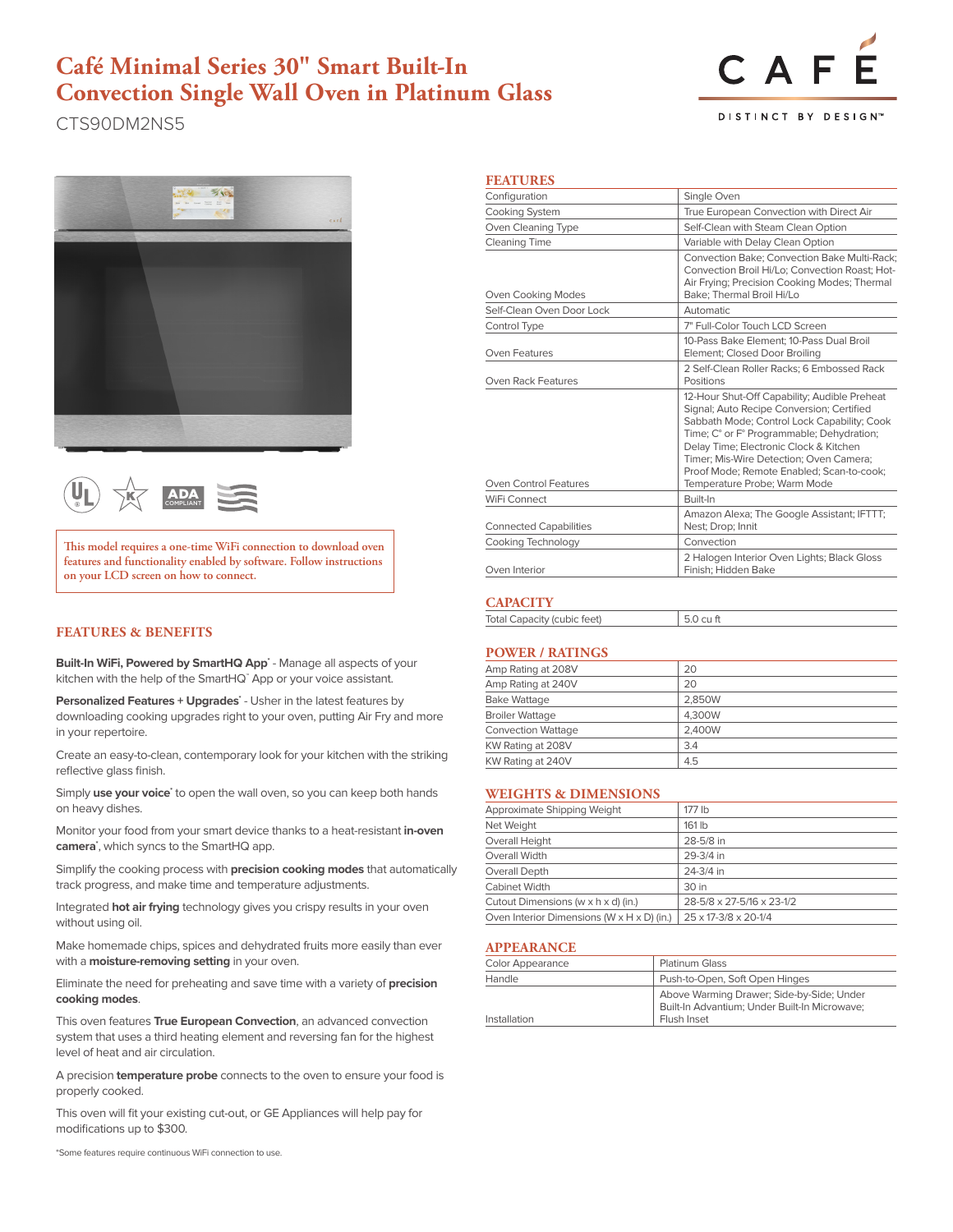## **Café Minimal Series 30" Smart Built-In Convection Single Wall Oven in Platinum Glass**

**9-1/2" MAX.**

CTS90DM2NS5

## CAF DISTINCT BY DESIGN<sup>®</sup>

### **WARRANTY**

| .                                     |  |
|---------------------------------------|--|
| Limited 1-year entire appliance       |  |
| Limited 1-year entire appliance       |  |
| See written warranty for full details |  |
|                                       |  |

## **DIMENSIONS AND INSTALLATION INFORMATION**

another single wall oven or undercounter installation. Single wall ovens are NOT approved for stacking above or below

Wall coverings, countertops and cabinets surrounding the wall oven **E 48"**  must be able to withstand a temperature of up to 200°F (94°C).

If the cabinet in which the wall oven is installed does not have a solid bottom, two braces or runners must be installed to support the weight of the oven. The runners and braces must support up to 220 lbs (99 kg).

**For installation with a plug and receptacle. They must be hard wired**<br>for installation with a plug and receptacle. They must be hard wired **ATTENTION INSTALLER:** Electric wall ovens are NOT approved into an approved junction box

**IMPORTANT:** Before installing, consult installation instructions packed with product for current dimensional data.



**28-5/8" MAX.**



2 x 4 or equivalent runners level with bottom of cutout and flush with sides of cutout **23-1/2" MIN** or solid bottom floor.



| Cabinet                                          | 30"         |
|--------------------------------------------------|-------------|
| A - Overlap of oven at top of cutout             | $1 - 1/4"$  |
| B - Overlap of oven other side of edge of cutout | 3/4"        |
| C - Overlap of oven at bottom of cutout          | $1 - 1/4"$  |
| Oven                                             |             |
| D - Install depth                                | $24 - 3/4"$ |
| E - Overall height with trim                     | 28-5/8"     |
| F - Overall width                                | 29-3/4"     |

Suitable | support (must support 220 lbs.)<br>runners bracing<br>to support